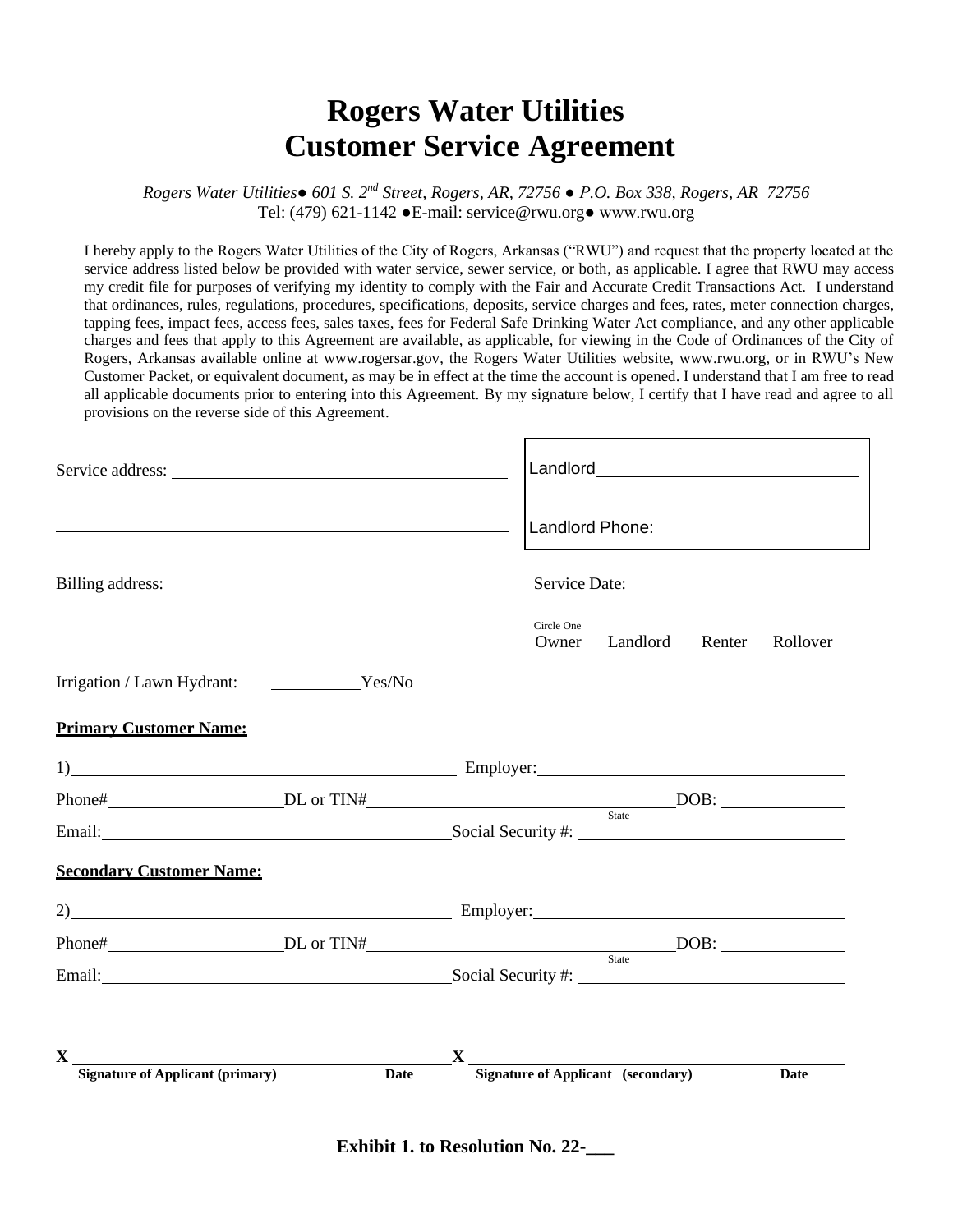In consideration of, and as a condition for receiving services from RWU, I understand and agree as follows:

To pay to RWU all applicable deposits, service charges and fees, rates, meter connection charges, tapping fees, impact fees, access fees, sales taxes, fees for Federal Safe Drinking Water Act compliance, and any other applicable charges and fees in accordance with all applicable Ordinances of the City of Rogers, the rules, regulations, procedures, and specifications of the Rogers Waterworks and Sewer Commission and RWU, and any other applicable law, as they now exist or as they may be hereafter amended, said ordinances, rules, regulations, procedures, specifications, and applicable laws, being incorporated herein and made part of this Agreement.

To comply at all times with all applicable Ordinances of the City of Rogers, the rules, regulations, procedures, and specifications of the Rogers Waterworks and Sewer Commission and RWU, and all other applicable laws, as they now exist or as they may be hereafter amended, said ordinances, rules, regulations, procedures, specifications, and applicable laws being incorporated herein and made part of this Agreement.

## **I understand that if my bill is not paid by the due date, a ten percent (10%) late fee for the amounts due for water and sewer services will be charged. I understand if my bill remains unpaid for thirty (30) days after the billing date, my water and sewer services will be subject to disconnection. If my services are disconnected, applicable service fees must be paid before service is restored. I understand that any deposit cannot be used to restore service but is only applied when my account is closed.**

That I **will not** engage in *evasion of payment*. *Evasion of payment* is a fraudulent attempt to avoid making payment for water and sewer services by deceit, subterfuge, concealment, or misrepresentation. An example of evasion of payment is when a disconnection has occurred, and a customer causes another person living at the same service address to open a new account for the service address in an attempt to avoid paying the overdue bills and service fees. Another example is when a disconnection has occurred on a business or commercial account and the principal of the business attempts to open a new account under a new business name in an attempt to avoid paying the overdue bills and reconnection fees. These are examples only and evasion of payment can take other forms. I understand that evasion of payment is fraud and that RWU may pursue all legal and equitable remedies against anyone attempting it and may also refer such attempts to law enforcement. RWU reserves the right to disconnect services at a service address where evasion of payment has occurred, transfer an unpaid account balance for a service address where evasion of payment has occurred to a new account that was opened in an attempt to evade payment, refuse to open a new account for a service address where evasion of payment is occurring, or take other lawful actions to prevent evasion of payment. In accordance with Act 769 of 2003, codified at Ark. Code. Ann. § 14-234-601 *et seq*., ("Act 769"), RWU cooperates with other water systems to collect unpaid bills.

I understand that RWU may file lawsuits to collect unpaid bills. I understand and agree that the applicable statute of limitations for any such suits is the statute of limitations for written contracts, which is presently five years. I agree that this Agreement is governed by Arkansas law without regard to its principles of conflict of laws and that venue for any action concerning this Agreement is the State or Federal Courts embracing Benton County, Arkansas, unless another venue is specified by law. I understand and agree that if a judgment is obtained against me, that RWU may collect the judgment using all lawful means which may include, without limitation, garnishment of my salary or wages, the levy and sale of my nonexempt personal property, and imposition of a lien on and sale of any real property I may own.

I understand that if I file a petition for protection under the Bankruptcy laws of the United States, that RWU will segregate prepetition charges and close my existing account as of the filing date of my bankruptcy petition, and that a new account will be opened for me. RWU may set off any prepetition deposit against my prepetition account in accordance with applicable law, including 11 U.S.C.§ 366. In accordance with 11 U.S.C.§ 366, I understand that RWU may request adequate assurance of payment in the form of a deposit or other security for post-petition services and may, after expiration of the applicable timelines in 11 U.S.C.§ 366, alter, refuse, or discontinue service if such adequate assurance of payment is not provided.

The provisions of this Agreement apply both to the primary customer and secondary customer on any account. In the event that a primary customer dies, a secondary customer is entitled to return of any deposit on the account when the secondary customer ceases to be a customer of RWU and the account is closed.

*De facto Customers.* As used in this Agreement, a *de facto custome*r is an adult person who has been living in the same household or at the same premises as a primary customer, but who has not been listed on the Customer Service Agreement or otherwise listed as a customer on the Customer Account. In the event of a customer's death or divorce, a *de facto customer* may open a new account without payment of a New Customer Fee in accordance with the requirements of Rogers Waterworks and Sewer Commission Resolution No. 21-27. I understand and agree that *de facto customers* are subject to RWU's policy against *evasion of payment* as stated hereinabove. I further understand and agree that a *de facto customer* may be deemed to be a "particular individual" from whom a "delinquent amount is properly due and owed" for purposes of applying Act 769.